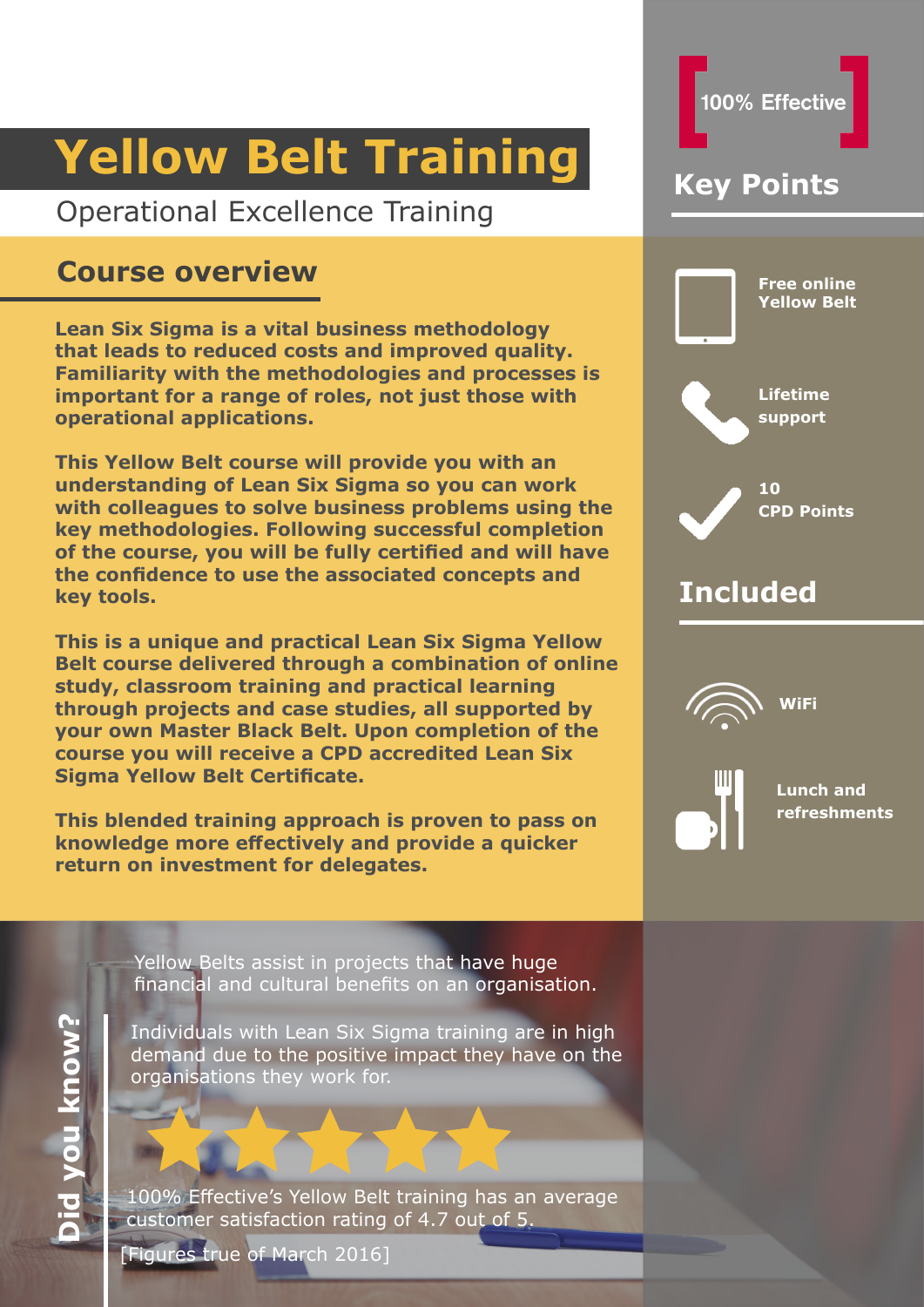**You'll need:**



**A laptop computer and a calculator**



**Minitab is a Windows-based software so it is incompatible with Mac laptops**

## **Course content**

Our Yellow Belt course delivers the best in Lean Six Sigma training by utilising a fully immersive learning experience.

You will also receive access to all of the course material via our eLearning portal for a month following certification.

The course follows this structure:

## Online

Introduction to the course Understanding the benefits to your business

Essential Tools & Techniques

### Certification

Certifiy upon completion of an exam

### Tutor support

One to one tutor support Discuss any aspect in detail Review and improve ROI

### Classroom

Discussing the DMAIC principles Defining problems/collecting data Applying essential tools Case study and real world exercises

### Online

Apply the classroom learning

Review and develop project

Develop areas for business improvement

 $\mathbf{1}$ 

2

3

4

5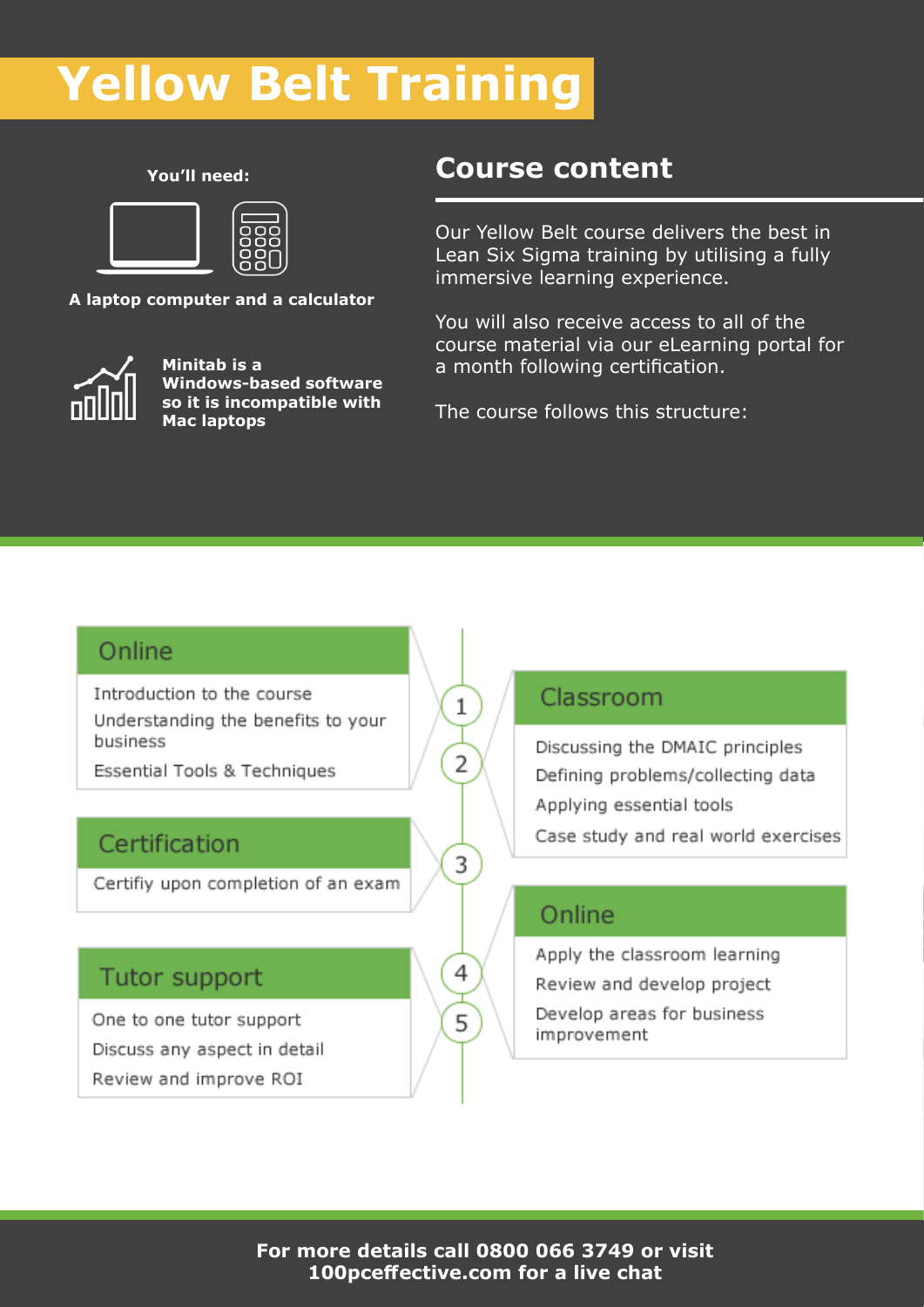## **What you'll learn**

The Yellow Belt course provides an introduction to Lean and Six Sigma, how the two methodologies work together and an overview of the roles within Lean Six Sigma.

Delegates will also learn about the DMAIC process:

### **Define**

- Project Charters and Problem statements
- Sigma Logic
- In/Out of Scope
- SMART goals
- SIPOC followed
- Team Creation, RACI and communications planning
- Voice of the customer / CTQs followed
- Stakeholder analysis
- Project Planning, Risk Assessment and Project Launch

#### **Measure**

- Types of data and basic stats
- Central Tendency, Variation and Tampering
- Graphical displays Histograms, dot plots, box plots
- Introduction to Minitab
- Process Mapping
- Data collection planning
- Measurement systems analysis and Gauge R&R
- Sampling
- Process capability
- Control charts

#### **Analyse**

- Brainstorming and Cause and Effect diagrams
- Data analysis Pareto charts, run charts, frequency charts
- Confidence intervals
- Distributions
- Hypothesis testing
- Regression and correlation

### **Improve**

- Generating solutions and creativity
- 5S and visual management
- Lean Tool box Takt time, Kanban and Flow (Push v Pull), TPM, SMED
- Poka Yoka
- Reducing complexity and Standardisation
- Evaluating and selection solutions
- Pilot testing
- Presenting final solutions

### **Control**

- Control plans
- Saving calculation Cost of non-quality
- Project close out/handovers
- DMAIC summary